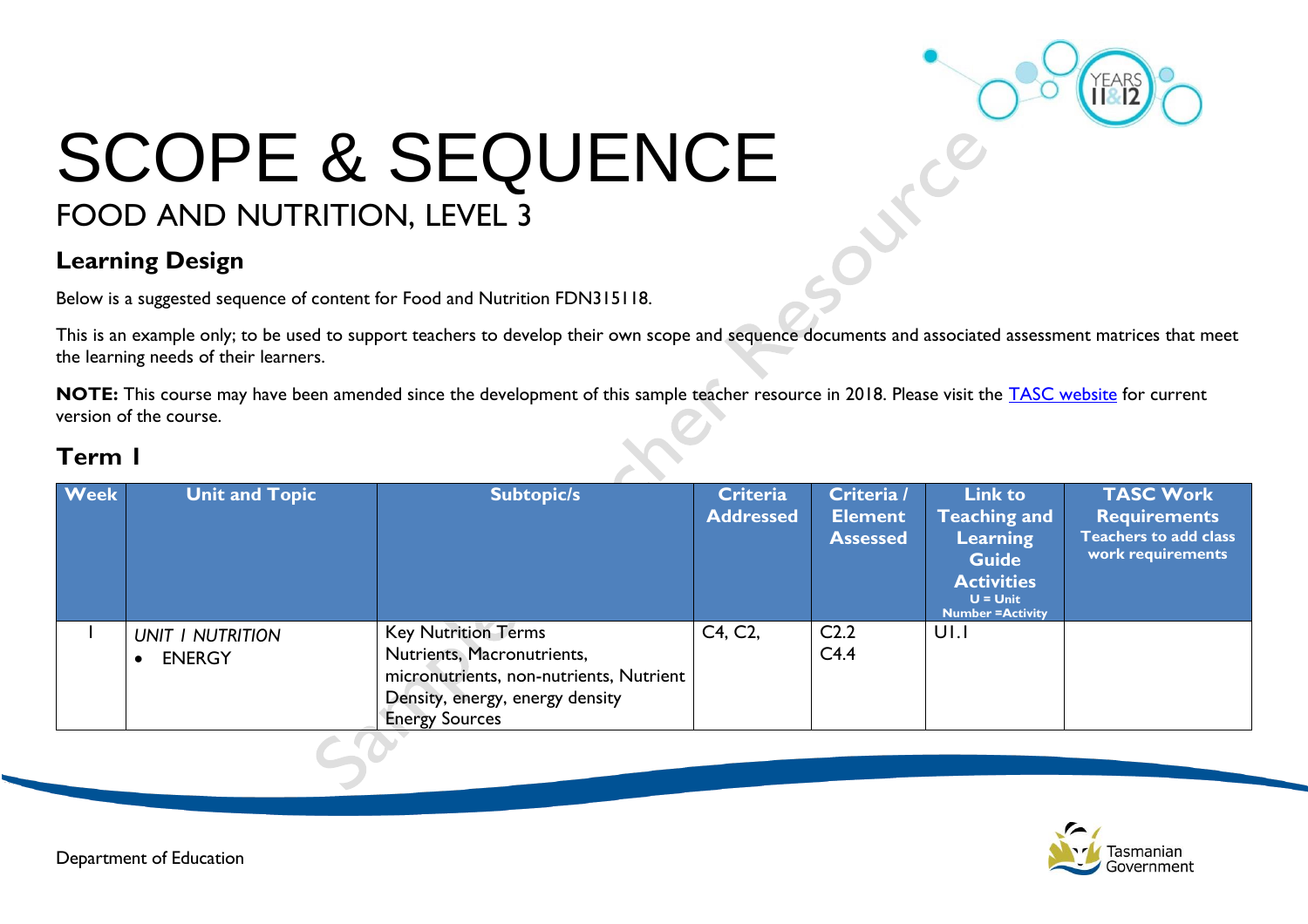| <b>Week</b>             | <b>Unit and Topic</b>                                                                                                                      | <b>Subtopic/s</b>                                                                                                                                                                                                                                    | <b>Criteria</b><br><b>Addressed</b> | Criteria /<br><b>Element</b><br><b>Assessed</b> | <b>Link to</b><br><b>Teaching and</b><br>Learning<br><b>Guide</b><br><b>Activities</b><br>$U =$ Unit<br><b>Number = Activity</b> | <b>TASC Work</b><br><b>Requirements</b><br><b>Teachers to add class</b><br>work requirements |
|-------------------------|--------------------------------------------------------------------------------------------------------------------------------------------|------------------------------------------------------------------------------------------------------------------------------------------------------------------------------------------------------------------------------------------------------|-------------------------------------|-------------------------------------------------|----------------------------------------------------------------------------------------------------------------------------------|----------------------------------------------------------------------------------------------|
| $\overline{2}$          | <b>UNIT I NUTRITION</b><br><b>ENERGY</b>                                                                                                   | Energy<br>sources, requirements, energy ratios<br>(ADMR), Energy Balance<br><b>BMR</b><br>Healthy weight<br>BMI / waist measurement<br>Health at any size                                                                                            | C <sub>4</sub>                      | C4.3<br>C4.4                                    | UI.3<br>U1.8<br>UI.9                                                                                                             |                                                                                              |
| 3                       | <b>UNIT I NUTRITION</b><br>Cont'd<br><b>CARBOHYDRATES</b>                                                                                  | Macronutrients<br>Carbohydrates- Functions sources<br>$\bullet$<br>consequences of imbalance-focus<br>on sugar and fibre<br>Monosaccharides, Disaccharides,<br>Polysaccharides, including fibre<br>Sugar & Fibre - issues and<br>recommendations     | C <sub>4</sub>                      | C4.1<br>C4.3<br>C4.5                            | UI.2<br>UI.4<br>UI.5                                                                                                             |                                                                                              |
| $\overline{\mathbf{4}}$ | UNIT 4 HEALTH PROMOTION<br><b>DIET RELATED</b><br><b>CONDITIONS &amp;</b><br><b>DIETARY</b><br><b>IMPLICATIONS</b><br><b>CARBOHYDRATES</b> | Carbohydrates and Diet related<br>conditions<br>Overweight & Obesity, Diabetes II<br>definitions<br>$\bullet$<br>recent Australian statistics<br>$\bullet$<br>dietary factors that increase risk<br>$\bullet$<br>prevention frameworks.<br>$\bullet$ | C <sub>4</sub>                      | C4.1<br>C4.2<br>C4.3<br>C4.5<br>C4.6            | U4.2<br>U4.3<br>U4.6<br>U4.7                                                                                                     | I. Evaluate one<br>existing nutrition-<br>related health<br>promotion strategy.<br>800 words |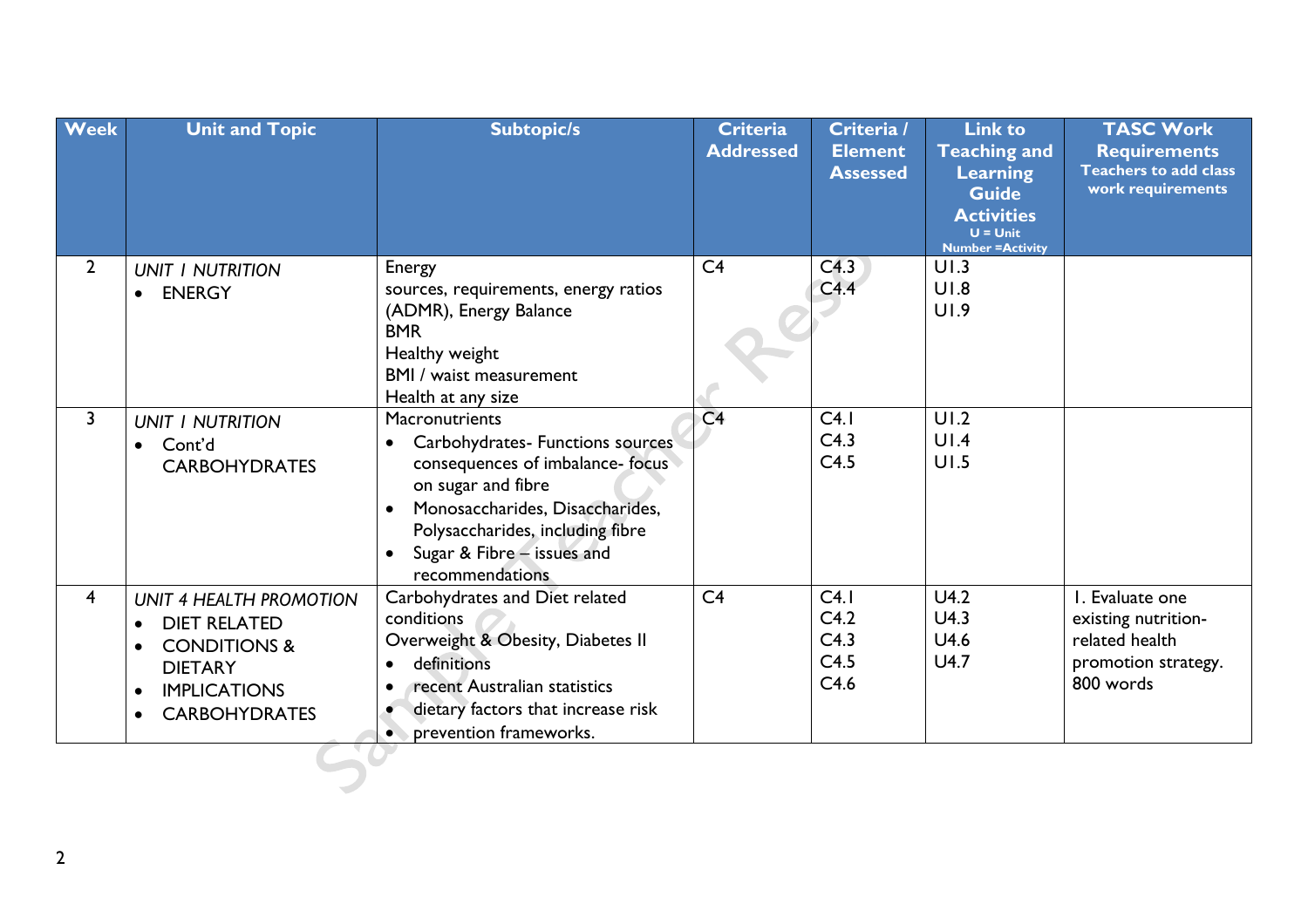| <b>Week</b>    | <b>Unit and Topic</b>                                                                                                                           | <b>Subtopic/s</b>                                                                                                                                                                                                                                                                                         | <b>Criteria</b><br><b>Addressed</b> | Criteria /<br><b>Element</b><br><b>Assessed</b> | <b>Link to</b><br><b>Teaching and</b><br><b>Learning</b><br><b>Guide</b><br><b>Activities</b><br>$U =$ Unit<br><b>Number = Activity</b> | <b>TASC Work</b><br><b>Requirements</b><br><b>Teachers to add class</b><br>work requirements |
|----------------|-------------------------------------------------------------------------------------------------------------------------------------------------|-----------------------------------------------------------------------------------------------------------------------------------------------------------------------------------------------------------------------------------------------------------------------------------------------------------|-------------------------------------|-------------------------------------------------|-----------------------------------------------------------------------------------------------------------------------------------------|----------------------------------------------------------------------------------------------|
| 5              | <b>UNIT I NUTRITION</b><br><b>LIPIDS/FATS</b>                                                                                                   | Macronutrients<br><b>Fats- Functions sources</b><br>consequences of imbalance<br>Monounsaturated, Polyunsaturated,<br>Saturated and trans<br><b>Essential fatty Acids</b><br>$\bullet$<br>Cholesterol - HDL, LDL<br>$\bullet$                                                                             | C <sub>4</sub>                      | CA.1<br>C4.3<br>C4.5                            | UI.3<br>U4.6<br>U4.5                                                                                                                    |                                                                                              |
| 6              | UNIT 4 HEALTH PROMOTION<br><b>DIET RELATED</b><br>$\bullet$<br><b>CONDITIONS AND</b><br><b>DIETARY IMPLICATIONS</b><br><b>FATS</b><br>$\bullet$ | Fats and Diet Related Conditions<br><b>Heart Disease</b><br>definitions<br>$\bullet$<br>recent Australian statistics<br>$\bullet$<br>dietary factors that increase risk<br>$\bullet$<br>prevention frameworks.<br>$\bullet$                                                                               | C <sub>4</sub><br>C <sub>7</sub>    | C4.1<br>C4.2<br>C4.3<br>C4.5<br>C4.6            | U4.1<br>U4.2<br>U4.4<br>U4.9                                                                                                            | I. Evaluate one<br>existing nutrition-<br>related health<br>promotion strategy.<br>800 words |
| $\overline{7}$ | <b>UNIT I NUTRITION</b><br><b>PROTEIN &amp; WATER</b>                                                                                           | <b>Macronutrients Protein</b><br>Functions sources consequences of<br>imbalance-<br>Complete proteins<br>$\bullet$<br>Incomplete, including fibre<br>$\bullet$<br>issues and recommendation -<br>vegan diets, high / low carb protein<br>diets<br>Water<br>Functions sources consequences of<br>imbalance | C <sub>4</sub>                      | C4.1<br>C4.3<br>C4.5<br>C4.6                    | UI.12                                                                                                                                   |                                                                                              |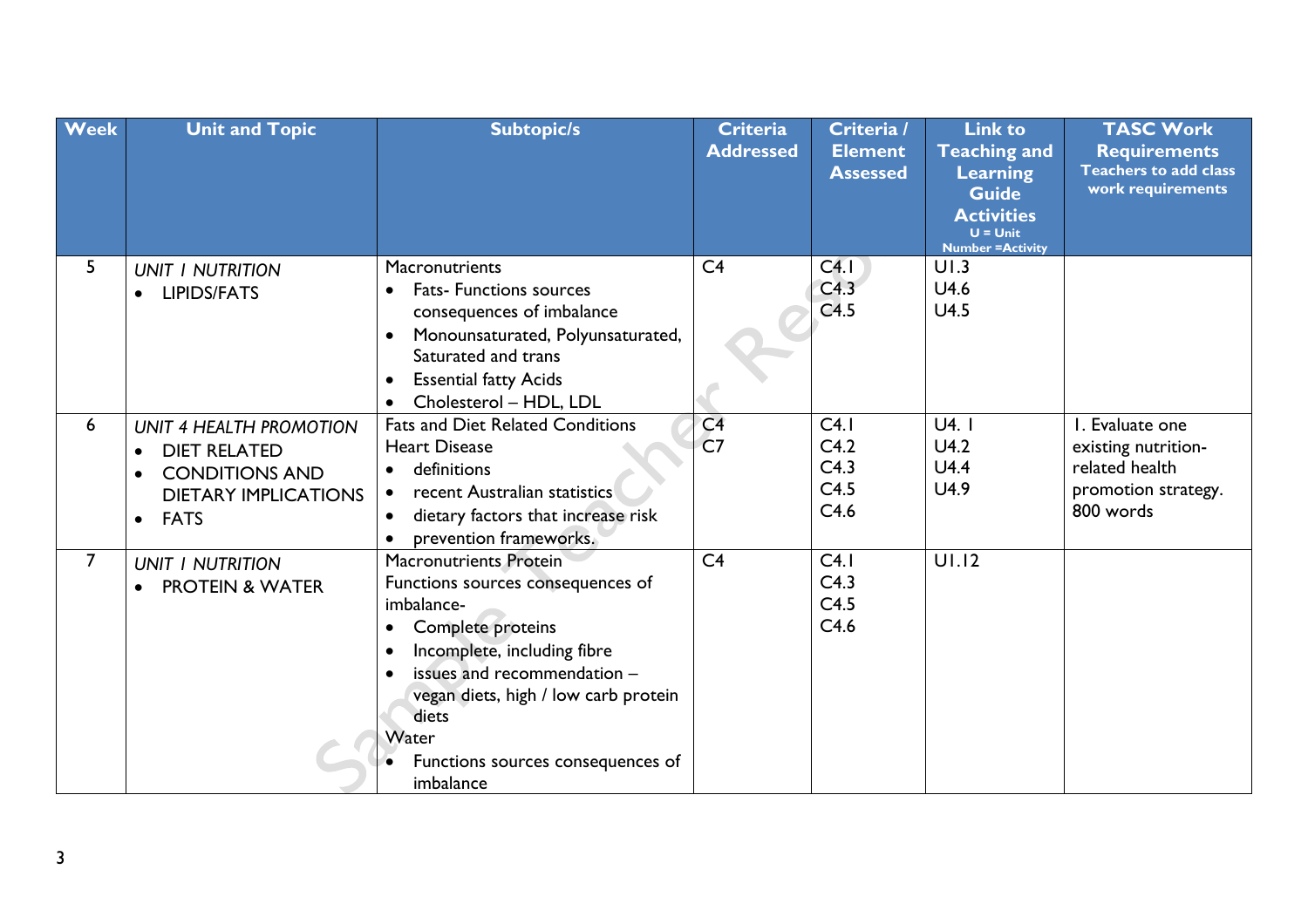| <b>UNIT I NUTRITION</b><br>$\bullet$<br>C5.2<br>$U$ .11<br>(NRVs)- including:<br>• NRVs<br>C <sub>5.3</sub><br>Recommended Dietary Intake<br>$\bullet$<br>C <sub>2.4</sub><br>(RDI), Estimated Average Intake<br>(EAR), Adequate Intake (AI),<br><b>Estimated Energy Requirement</b><br>(EER), Upper Level Intake of Intake<br>(UL)<br>9<br>C <sub>4</sub><br>UI.7<br>Vitamins classifications and generalised<br>C4.1<br><b>UNIT I NUTRITION</b><br>C4.2<br>roles<br><b>VITAMINS</b><br>C4.3<br>overview and source, functions and<br><b>MINERALS</b><br>C4.6<br>imbalances<br><b>INTERRELATIONSHIPS</b><br>- Vit D, Folate<br>Minerals overview and source,<br>functions and imbalances<br>Iron, Calcium, Sodium, Potassium,<br>lodine<br><b>Interrelationships</b><br>UI.10<br><b>POSTER</b><br>$\overline{10}$<br><b>Non Nutrients</b><br>C <sub>4</sub><br>C4.1<br><b>UNIT I NUTRITION</b><br>C4.2<br>Classifying and<br>Phytoestrogens, antioxidants,<br><b>NON NUTRIENTS</b><br>C4.3<br>probiotics<br>summarising key<br><b>FOOD HANDLING</b><br>C4.2<br>nutritional<br>Food Handling to Retain Maximum<br>C4.6<br>Nutrient value.<br>information | <b>Week</b> | <b>Unit and Topic</b> | <b>Subtopic/s</b>                    | <b>Criteria</b><br><b>Addressed</b> | Criteria /<br><b>Element</b><br><b>Assessed</b> | <b>Link to</b><br><b>Teaching and</b><br>Learning<br><b>Guide</b><br><b>Activities</b><br>$U =$ Unit<br><b>Number = Activity</b> | <b>TASC Work</b><br><b>Requirements</b><br><b>Teachers to add class</b><br>work requirements |
|----------------------------------------------------------------------------------------------------------------------------------------------------------------------------------------------------------------------------------------------------------------------------------------------------------------------------------------------------------------------------------------------------------------------------------------------------------------------------------------------------------------------------------------------------------------------------------------------------------------------------------------------------------------------------------------------------------------------------------------------------------------------------------------------------------------------------------------------------------------------------------------------------------------------------------------------------------------------------------------------------------------------------------------------------------------------------------------------------------------------------------------------------------|-------------|-----------------------|--------------------------------------|-------------------------------------|-------------------------------------------------|----------------------------------------------------------------------------------------------------------------------------------|----------------------------------------------------------------------------------------------|
|                                                                                                                                                                                                                                                                                                                                                                                                                                                                                                                                                                                                                                                                                                                                                                                                                                                                                                                                                                                                                                                                                                                                                          | 8           |                       | <b>NRV Nutrient Reference Values</b> | C <sub>5</sub>                      | C <sub>5.1</sub>                                | UI.6                                                                                                                             |                                                                                              |
|                                                                                                                                                                                                                                                                                                                                                                                                                                                                                                                                                                                                                                                                                                                                                                                                                                                                                                                                                                                                                                                                                                                                                          |             |                       |                                      |                                     |                                                 |                                                                                                                                  |                                                                                              |
|                                                                                                                                                                                                                                                                                                                                                                                                                                                                                                                                                                                                                                                                                                                                                                                                                                                                                                                                                                                                                                                                                                                                                          |             |                       |                                      |                                     |                                                 |                                                                                                                                  |                                                                                              |
| <b>Break</b>                                                                                                                                                                                                                                                                                                                                                                                                                                                                                                                                                                                                                                                                                                                                                                                                                                                                                                                                                                                                                                                                                                                                             |             |                       |                                      |                                     |                                                 |                                                                                                                                  |                                                                                              |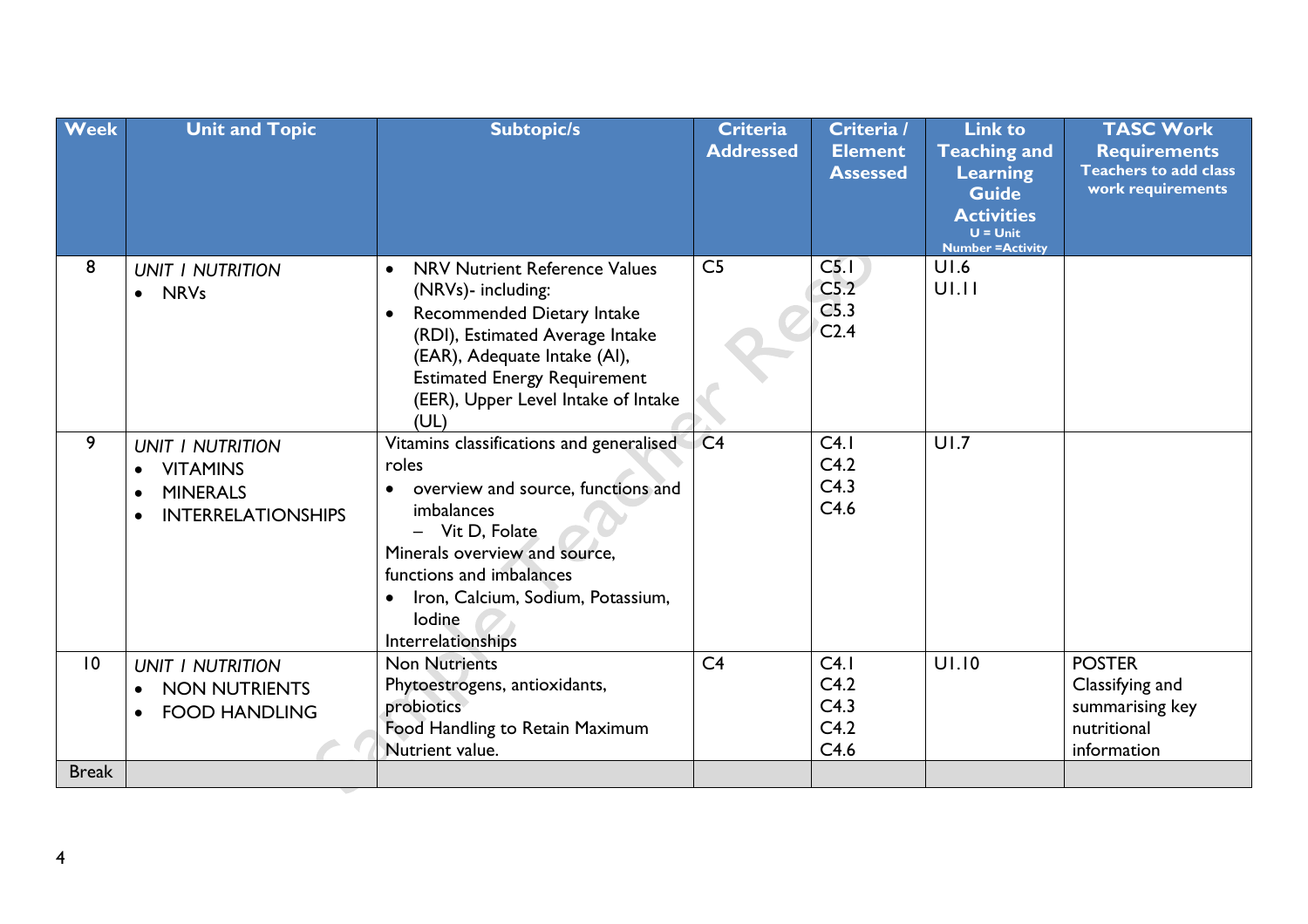| <b>Week</b>  | <b>Unit and Topic</b>   | <b>Subtopic/s</b>                                       | <b>Criteria</b><br><b>Addressed</b> | Criteria /<br><b>Element</b><br><b>Assessed</b> | <b>Link to</b><br>Teaching and<br>Learning<br><b>Guide</b><br><b>Activities</b><br>$U =$ Unit<br><b>Number = Activity</b> | <b>TASC Work</b><br><b>Requirements</b><br><b>Teachers to add class</b><br>work requirements |
|--------------|-------------------------|---------------------------------------------------------|-------------------------------------|-------------------------------------------------|---------------------------------------------------------------------------------------------------------------------------|----------------------------------------------------------------------------------------------|
| <b>Break</b> |                         |                                                         |                                     |                                                 |                                                                                                                           |                                                                                              |
| Term 2       |                         |                                                         |                                     |                                                 |                                                                                                                           |                                                                                              |
| Marshall 1   | <b>That's and Taute</b> | $\mathbf{C}$ . The figure $\mathbf{C}$ and $\mathbf{C}$ | $P = 1$                             | C <sub>1</sub>                                  | $\mathbf{I}$ , $\mathbf{I}$ and $\mathbf{I}$ and $\mathbf{I}$ and $\mathbf{I}$                                            | <b>TACC MALLE</b>                                                                            |

| <b>Week</b> | <b>Unit and Topic</b>                                                                  | <b>Subtopic/s</b>                                                                                                                                                                                                                                                                                                                                                                                  | <b>Criteria</b><br><b>Addressed</b> | Criteria /<br><b>Element</b><br><b>Assessed</b> | <b>Link to</b><br><b>Teaching and</b><br><b>Learning</b><br><b>Guide</b><br><b>Activities</b><br>$U =$ Unit<br><b>Number = Activity</b> | <b>TASC Work</b><br><b>Requirements</b><br><b>Teachers to add class</b><br>work requirements |
|-------------|----------------------------------------------------------------------------------------|----------------------------------------------------------------------------------------------------------------------------------------------------------------------------------------------------------------------------------------------------------------------------------------------------------------------------------------------------------------------------------------------------|-------------------------------------|-------------------------------------------------|-----------------------------------------------------------------------------------------------------------------------------------------|----------------------------------------------------------------------------------------------|
|             | UNIT 2 DIETARY AND DATA<br>ANALYSIS<br><b>INDIVIDUAL NEEDS</b><br><b>MODIFICATIONS</b> | Interpret Dietary Analysis Data<br>identify nutrient requirements at<br>different stages of the lifecycle and<br>for different levels of health and<br>activity<br>compare the nutritional<br>requirement of individuals with<br>different needs<br>Modify recipes & develop for individual<br>requirements<br>balanced and eating plans versus<br>diets<br>critically analyse current diet trends | C <sub>5</sub><br>C <sub>1</sub>    | C <sub>5.1</sub><br>C <sub>5.3</sub><br>CI.2    | U2.5<br>U2.11                                                                                                                           |                                                                                              |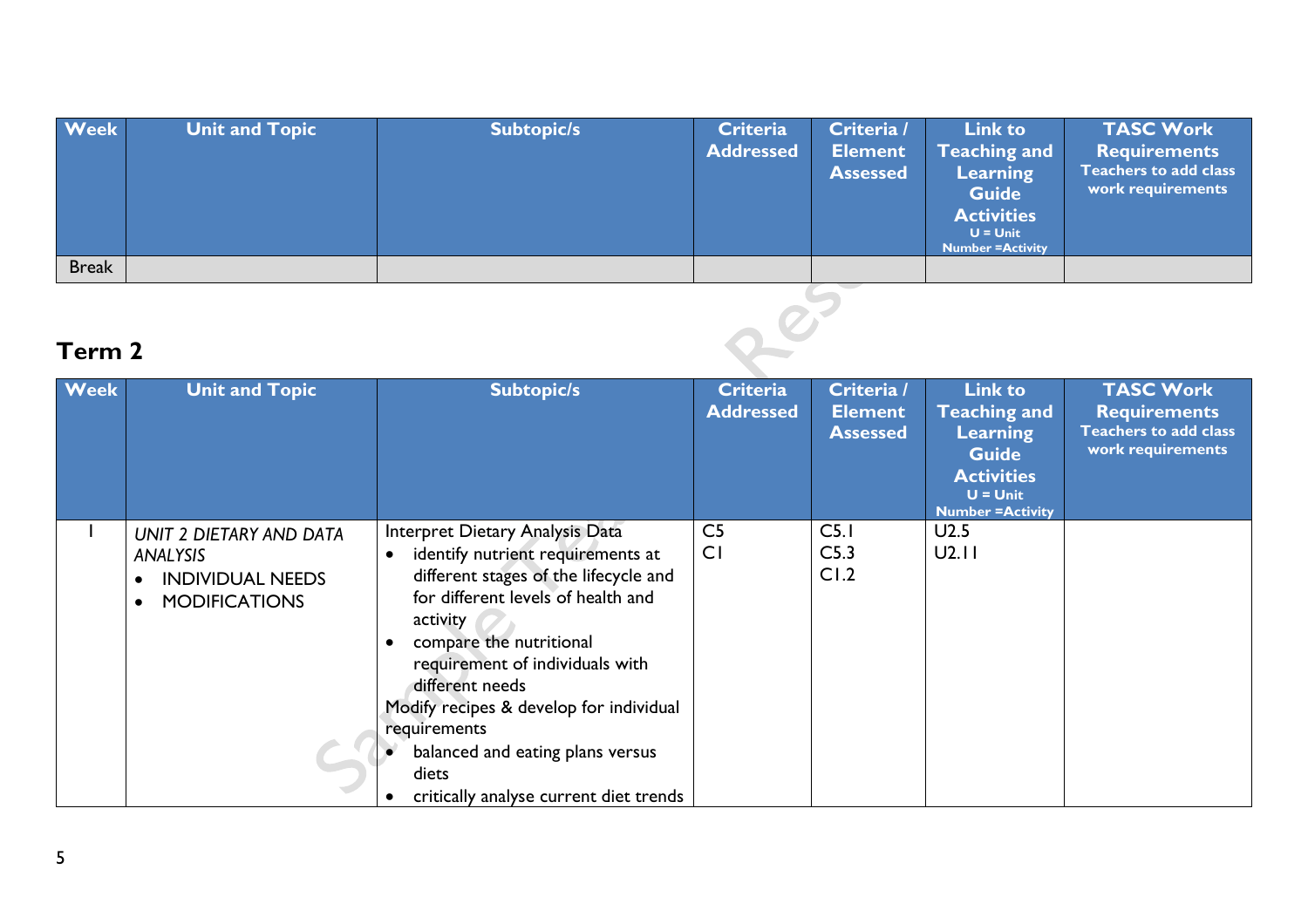| <b>Week</b>    | <b>Unit and Topic</b>                                                                                   | <b>Subtopic/s</b>                                                                                                                                                                                                                        | <b>Criteria</b><br><b>Addressed</b>    | Criteria /<br><b>Element</b><br><b>Assessed</b>                  | <b>Link to</b><br><b>Teaching and</b><br><b>Learning</b><br><b>Guide</b><br><b>Activities</b><br>$U =$ Unit<br><b>Number = Activity</b> | <b>TASC Work</b><br><b>Requirements</b><br><b>Teachers to add class</b><br>work requirements                                                                                                                                                        |
|----------------|---------------------------------------------------------------------------------------------------------|------------------------------------------------------------------------------------------------------------------------------------------------------------------------------------------------------------------------------------------|----------------------------------------|------------------------------------------------------------------|-----------------------------------------------------------------------------------------------------------------------------------------|-----------------------------------------------------------------------------------------------------------------------------------------------------------------------------------------------------------------------------------------------------|
| $\overline{2}$ | UNIT 2 DIETARY AND DATA<br>ANALYSIS<br><b>SELECTION TOOLS</b><br>$\bullet$<br><b>NRVs</b><br>$\bullet$  | Apply Nutrient Reference Values &<br><b>Food Selection Tools</b><br>Analyse and modify diets, menus and<br>recipes using Nutrient Reference<br>Values<br><b>Recommended Dietary Intakes</b>                                              | C <sub>5</sub><br>CI<br>C <sub>2</sub> | C <sub>5.1</sub><br>CI.2<br>C <sub>2.4</sub><br>C <sub>2.5</sub> | U2.3<br>U2.4<br>U2.5                                                                                                                    | 2. DIET ANALYSIS<br><b>AND</b><br><b>MODIFICATION</b><br><b>REPORT</b><br>Analysis of an existing<br>diet of two days or<br>more, including<br>recommendations for<br>dietary modification<br>to improve diet based<br>on a food selection<br>tool. |
| 3              | UNIT 2 DIETARY AND DATA<br>ANALYSIS<br><b>SELECTION TOOLS</b><br><b>ADG</b><br>$\bullet$<br><b>AGHE</b> | Apply Nutrient Reference Values &<br><b>Food Selection Tools</b><br>Analyse and modify diets, menus and<br>recipes using Food Selection Tools<br><b>Australian Dietary Guidelines</b><br>Australian Guide to Healthy Eating<br>$\bullet$ | C <sub>5</sub>                         | C5.2<br>C <sub>5.3</sub>                                         | U2.6<br>U2.7<br>U2.8<br>U2.10<br>U2.12                                                                                                  | 3. ANALYSIS OF<br><b>ONE CURRENT</b><br><b>DIET TREND against</b><br>a recognised food<br>selection tool.<br>1000 words                                                                                                                             |
|                |                                                                                                         |                                                                                                                                                                                                                                          |                                        |                                                                  |                                                                                                                                         |                                                                                                                                                                                                                                                     |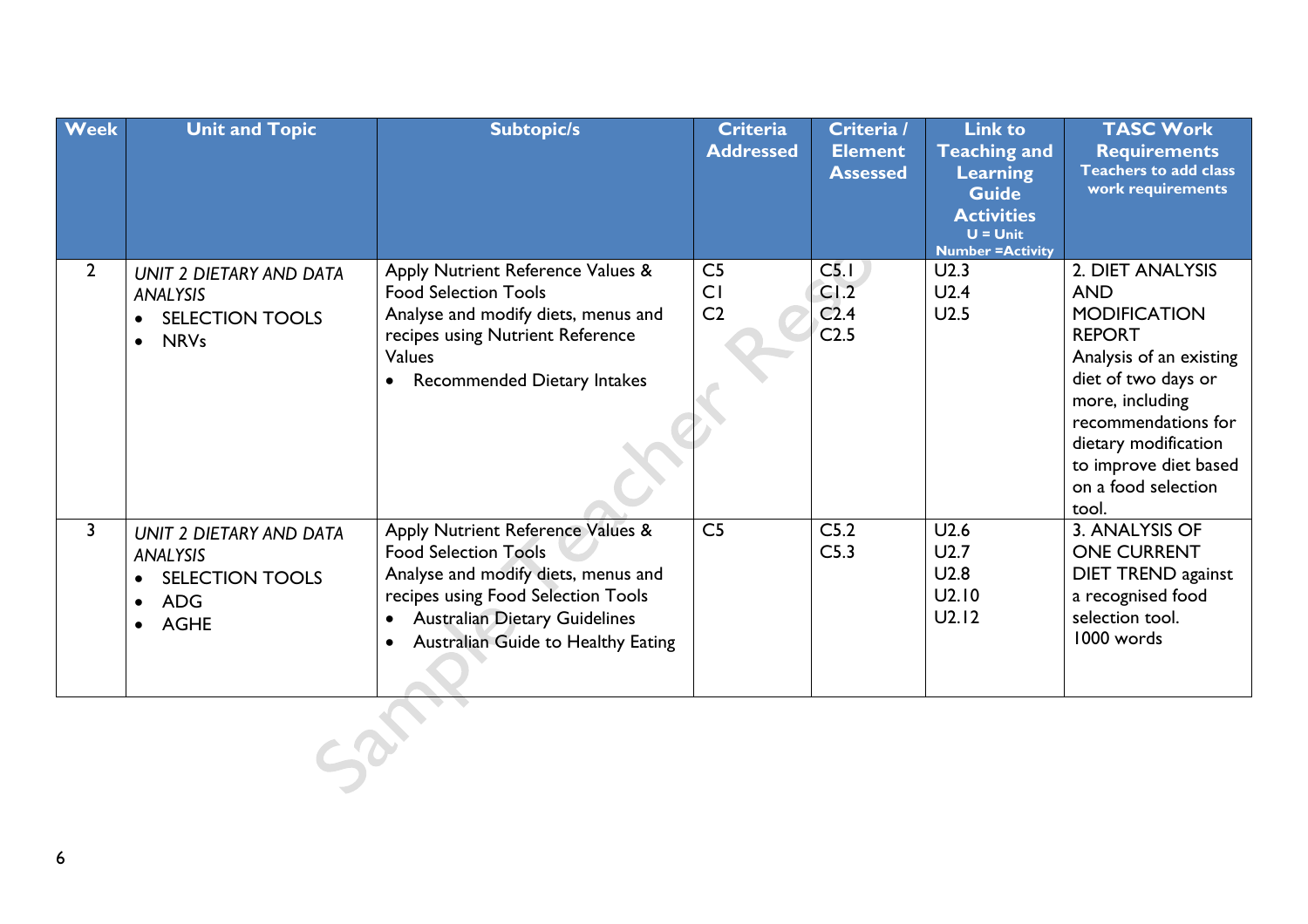| <b>Week</b>    | <b>Unit and Topic</b>                                            | <b>Subtopic/s</b>                                                                                                                                                                                                                                                                                                                                                                                   | <b>Criteria</b><br><b>Addressed</b> | Criteria /<br><b>Element</b><br><b>Assessed</b> | <b>Link to</b><br><b>Teaching and</b><br>Learning<br><b>Guide</b><br><b>Activities</b><br>$U =$ Unit<br><b>Number = Activity</b> | <b>TASC Work</b><br><b>Requirements</b><br><b>Teachers to add class</b><br>work requirements                                                                                                                                            |
|----------------|------------------------------------------------------------------|-----------------------------------------------------------------------------------------------------------------------------------------------------------------------------------------------------------------------------------------------------------------------------------------------------------------------------------------------------------------------------------------------------|-------------------------------------|-------------------------------------------------|----------------------------------------------------------------------------------------------------------------------------------|-----------------------------------------------------------------------------------------------------------------------------------------------------------------------------------------------------------------------------------------|
| $\overline{4}$ | UNIT 2 DIETARY AND DATA<br>ANALYSIS<br><b>NUTRITION RESEARCH</b> | Food and Nutrition research:<br>investigate different research<br>$\bullet$<br>methodologies<br>ethical implications of and for<br>$\bullet$<br>research<br>analysis of research                                                                                                                                                                                                                    | CI                                  | CI.I<br>CI.3                                    | U2.1<br>U2.2<br>U2.9                                                                                                             | <b>I. RESEARCH DATA</b><br><b>ANALYSIS REPORT</b><br>Analysis of food and<br>nutrition research<br>(not dietary analysis),<br>including analysing<br>results articulating<br>implications and<br>drawing conclusions.<br>800-1000 words |
| 5              | UNIT 3 FOOD SOCIOLOGY<br><b>PHYSIOLOGICAL</b>                    | Factors impacting on Food Selection<br>I. Physiological Factors- (Note:<br>Nutritional Requirements are covered<br>in the Nutrition and Diet Analysis Unit)<br>appetite, hunger and satiety<br>$\bullet$<br>sensory reactions to foods<br>$\bullet$<br>appearance - colour, shape, turgor<br>$\bullet$<br>flavour<br>$\bullet$<br>aroma<br>٠<br>food sensitivities - allergies and<br>intolerances. | C6                                  | C6.1<br>C6.2<br>C6.3<br>C6.4                    | U3.2<br>U3.1<br>U3.6<br>U3.4                                                                                                     |                                                                                                                                                                                                                                         |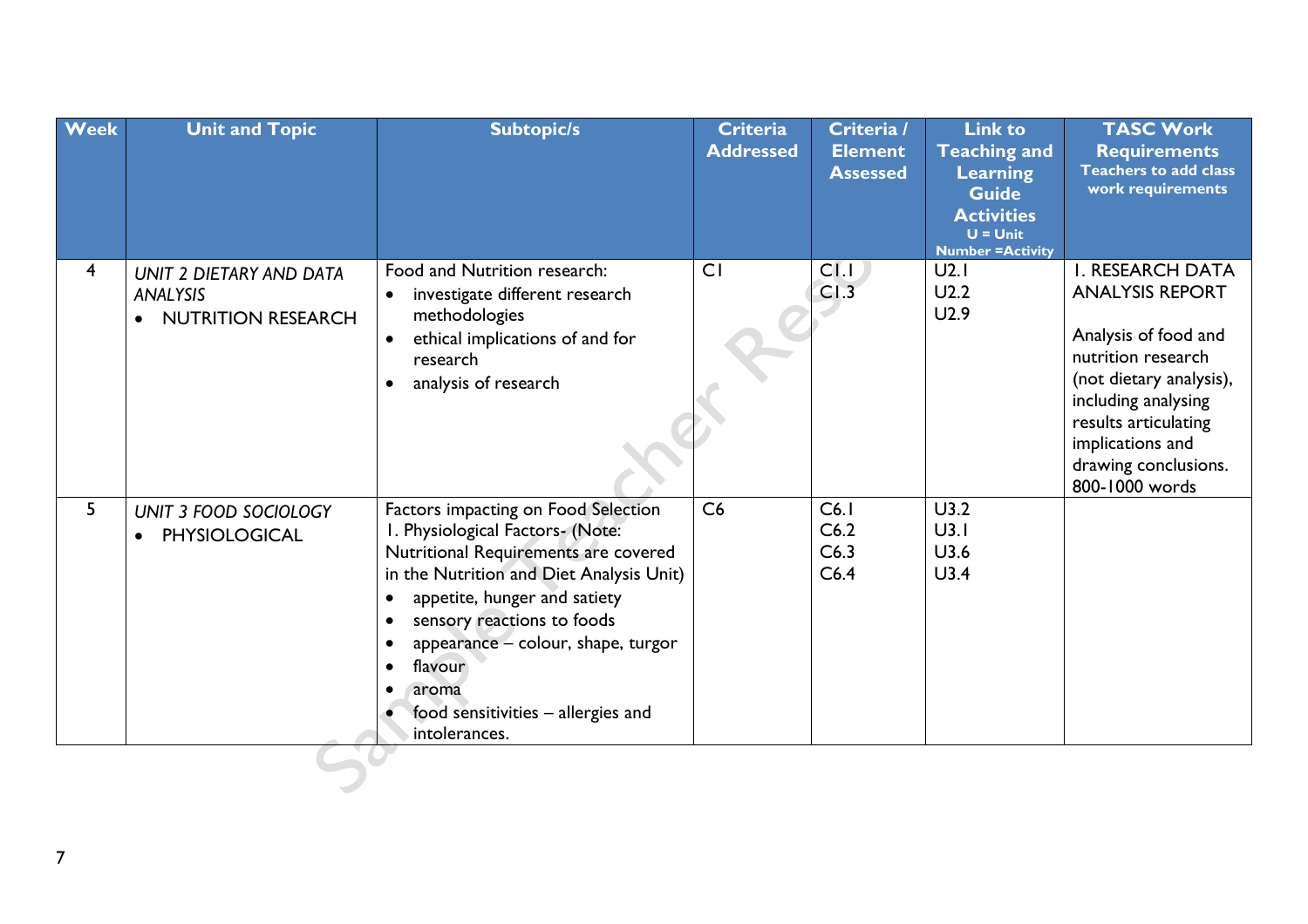| <b>Week</b>    | <b>Unit and Topic</b>                         | <b>Subtopic/s</b>                                                                                                                                                                                                                                                                                                        | Criteria<br><b>Addressed</b> | Criteria /<br><b>Element</b><br><b>Assessed</b> | <b>Link to</b><br><b>Teaching and</b><br>Learning<br><b>Guide</b><br><b>Activities</b><br>$U = Unit$<br><b>Number = Activity</b> | <b>TASC Work</b><br><b>Requirements</b><br><b>Teachers to add class</b><br>work requirements                  |
|----------------|-----------------------------------------------|--------------------------------------------------------------------------------------------------------------------------------------------------------------------------------------------------------------------------------------------------------------------------------------------------------------------------|------------------------------|-------------------------------------------------|----------------------------------------------------------------------------------------------------------------------------------|---------------------------------------------------------------------------------------------------------------|
| 6              | UNIT 3 FOOD SOCIOLOGY<br><b>PSYCHOLOGICAL</b> | Factors impacting on Food Selection<br>2. Psychological Influences<br>values<br>$\bullet$<br>beliefs<br>$\bullet$<br>attitudes and experiences<br>$\bullet$<br>habits<br>$\bullet$<br>emotions<br>$\bullet$<br>self-concept                                                                                              | C6                           | C6.1 C6.2<br>C6.3 C6.4                          | U3.7 U3.11                                                                                                                       | I. Food selection<br>analysis assignment<br>1000 words                                                        |
| $\overline{7}$ | UNIT 3 FOOD SOCIOLOGY<br>· SOCIAL             | Factors impacting on Food Selection<br>3. Social Influences<br>(includes the development of the<br>Australian diet)<br>culture and tradition<br>lifestyle and work pattern<br>$\bullet$<br>food regulation, marketing and<br>$\bullet$<br>advertising<br>$\bullet$<br>social and community<br>interactions.<br>$\bullet$ | C6<br>C <sub>7</sub>         | C6.1<br>C6.2<br>C6.3<br>C6.4<br>C7.1<br>C7.2    | U3.5<br>U3.6<br>U3.7<br>U3.8<br>U3.9<br>U3.10<br>U3.12<br>U3.16<br>U3.14<br>U4.8                                                 |                                                                                                               |
| 8              | UNIT 3 FOOD SOCIOLOGY<br><b>ECONOMIC</b>      | Factors impacting on Food Selection<br>4. Economic Influences<br>food affordability<br>$\bullet$<br>food availability<br>resources<br>employment status and income.                                                                                                                                                      |                              | C6.1<br>C6.2<br>C6.3 C6.4                       | U3.3<br>U3.13<br>U3.15                                                                                                           | 2. Case Study -<br>Australian food<br>culture and the<br>development of the<br>Australian diet.<br>1000 words |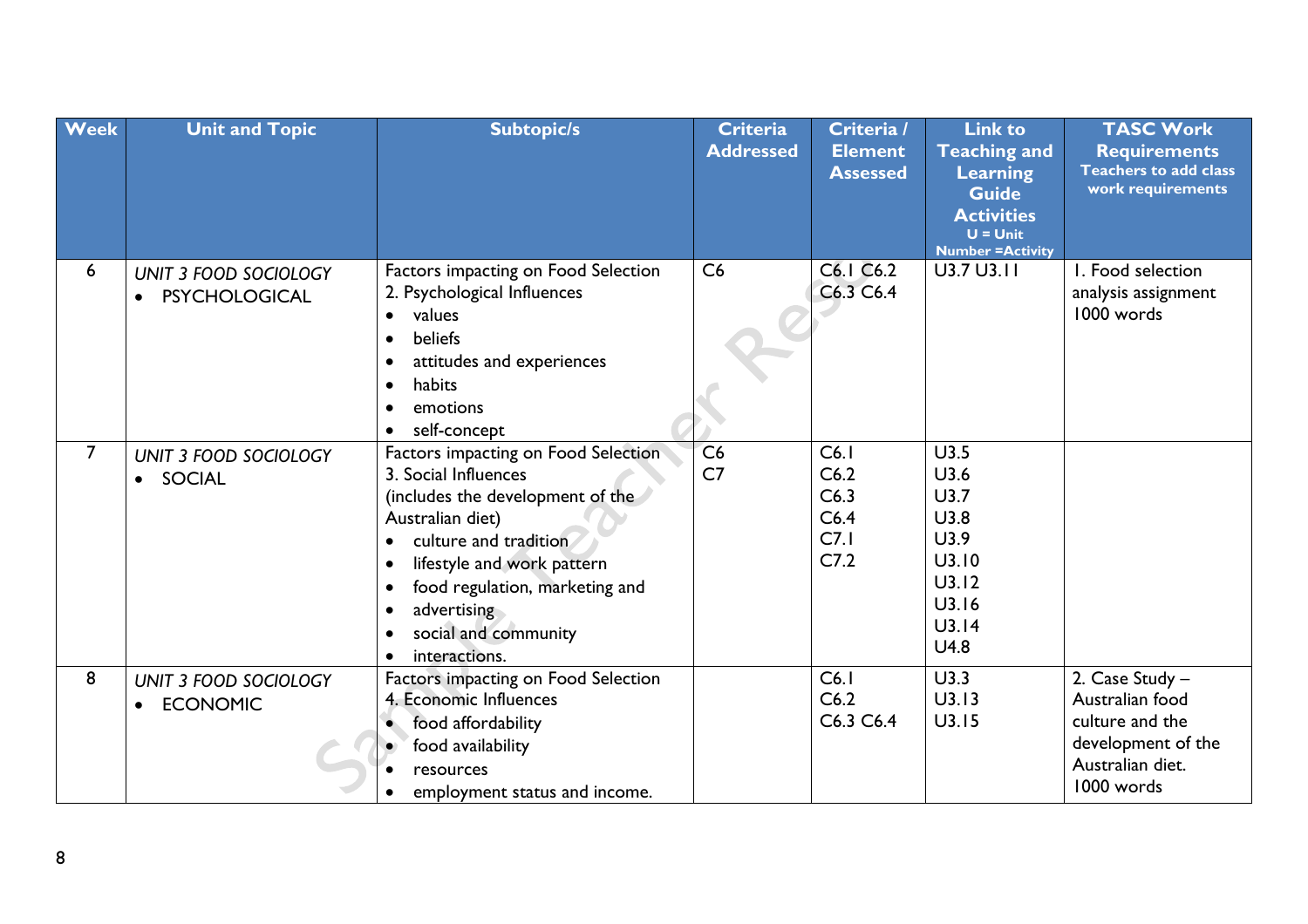| <b>Week</b>  | <b>Unit and Topic</b>                                                                            | <b>Subtopic/s</b>                                                                                                                                                                                                                                                                                                                                                                                                                 | Criteria<br><b>Addressed</b> | Criteria /<br><b>Element</b><br><b>Assessed</b> | <b>Link to</b><br><b>Teaching and</b><br>Learning<br><b>Guide</b><br><b>Activities</b><br>$U =$ Unit<br><b>Number = Activity</b> | <b>TASC Work</b><br><b>Requirements</b><br><b>Teachers to add class</b><br>work requirements                                                                                                                                                                        |
|--------------|--------------------------------------------------------------------------------------------------|-----------------------------------------------------------------------------------------------------------------------------------------------------------------------------------------------------------------------------------------------------------------------------------------------------------------------------------------------------------------------------------------------------------------------------------|------------------------------|-------------------------------------------------|----------------------------------------------------------------------------------------------------------------------------------|---------------------------------------------------------------------------------------------------------------------------------------------------------------------------------------------------------------------------------------------------------------------|
| 9            | UNIT 4 HEALTH PROMOTION<br><b>FRAMEWORK,</b><br><b>REGULATION &amp;</b><br><b>RESPONSIBILITY</b> | Understand the framework 'Working<br>in Health Promoting Ways'<br>Who is responsible for the promotion<br>of good health?<br>government role (commonwealth,<br>state and local)<br>Food regulation (including labelling<br>regulation in regards to nutrition) food<br>industry<br>Communities<br>community engagement strategies<br>e.g. Family Food Patch.<br>Schools<br>Media and marketing trends, including<br>social media. | C7                           | C <sub>7.3</sub><br>C7.4                        | U4.8<br>U4.3<br>U <sub>4</sub>                                                                                                   | 2. Develop a<br>nutritional<br>promotional<br>campaign. Learners<br>can choose to present<br>this in a format they<br>feel is effective for<br>their purpose, for<br>example developing<br>posters, print or<br>social media<br>promotional tools or<br>advertising |
| 10           | <b>ASSESSMENT</b>                                                                                | Week left to accommodate MID YEAR<br>ASSESSMENT-<br>During Term 2 or 3                                                                                                                                                                                                                                                                                                                                                            |                              |                                                 |                                                                                                                                  |                                                                                                                                                                                                                                                                     |
| <b>Break</b> |                                                                                                  |                                                                                                                                                                                                                                                                                                                                                                                                                                   |                              |                                                 |                                                                                                                                  |                                                                                                                                                                                                                                                                     |
| <b>Break</b> |                                                                                                  |                                                                                                                                                                                                                                                                                                                                                                                                                                   |                              |                                                 |                                                                                                                                  |                                                                                                                                                                                                                                                                     |
|              |                                                                                                  |                                                                                                                                                                                                                                                                                                                                                                                                                                   |                              |                                                 |                                                                                                                                  |                                                                                                                                                                                                                                                                     |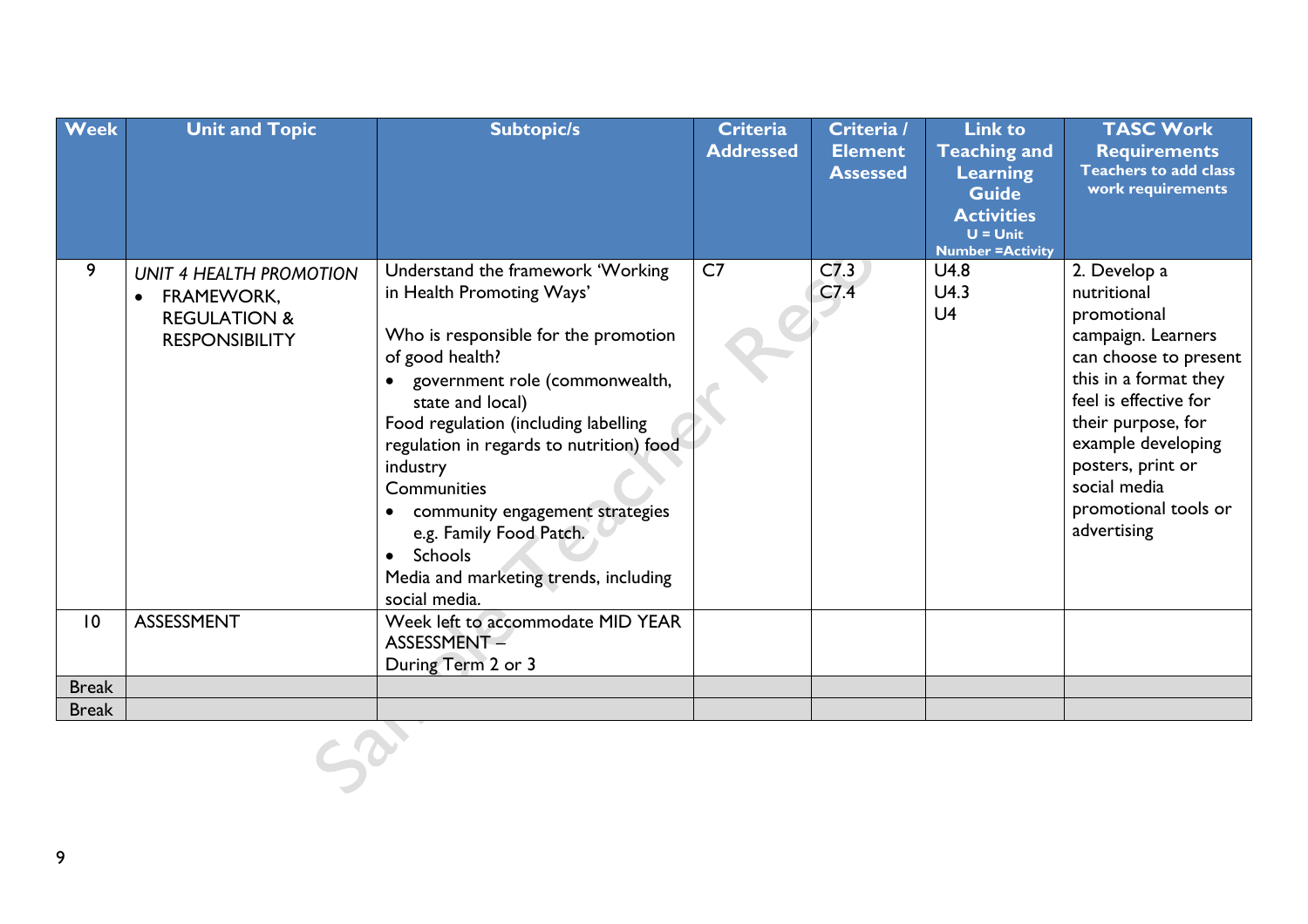| <u>i erili ə</u>        |                                  |                                                                                                                                                                                                                                                   |                                       |                                                 |                                                                                                                                         |                                                                                              |  |
|-------------------------|----------------------------------|---------------------------------------------------------------------------------------------------------------------------------------------------------------------------------------------------------------------------------------------------|---------------------------------------|-------------------------------------------------|-----------------------------------------------------------------------------------------------------------------------------------------|----------------------------------------------------------------------------------------------|--|
| <b>Week</b>             | <b>Unit and Topic</b>            | <b>Subtopic/s</b>                                                                                                                                                                                                                                 | Criteria<br><b>Addressed</b>          | Criteria /<br><b>Element</b><br><b>Assessed</b> | <b>Link to</b><br><b>Teaching and</b><br><b>Learning</b><br><b>Guide</b><br><b>Activities</b><br>$U =$ Unit<br><b>Number = Activity</b> | <b>TASC Work</b><br><b>Requirements</b><br><b>Teachers to add class</b><br>work requirements |  |
|                         | <b>UNIT 5 GLOBAL FOOD ISSUES</b> | I. Food Security<br>definition<br>$\bullet$<br>statistics - global, national (eg.<br>population, food supply)<br>barriers and risk factors for food<br>security<br>components of food security                                                    | C8                                    | C8.3<br>C8.1                                    |                                                                                                                                         |                                                                                              |  |
| $\overline{2}$          | <b>UNIT 5 GLOBAL FOOD ISSUES</b> | <b>Food Security</b><br>groups of people most 'at risk' of<br>food insecurity in developing<br>countries and Australia                                                                                                                            | C8                                    | C8.2                                            | U5.11                                                                                                                                   |                                                                                              |  |
| $\mathsf{3}$            | <b>UNIT 5 GLOBAL FOOD ISSUES</b> | <b>Food Security</b><br>strategies to help reduce the<br>incidence of food insecurity in<br>developing countries and Australia:<br>technology<br>$\bullet$<br>education<br>$\bullet$<br>government policy<br>aid<br>sustainable food systems<br>۰ | C8                                    | C8.4                                            | U5.10<br>U5.9<br>U5.8<br>U5.7<br>U <sub>5.1</sub>                                                                                       |                                                                                              |  |
| $\overline{\mathbf{4}}$ | UNIT 5 GLOBAL FOOD ISSUES        | Food Security Essay writing<br>Case studies and examples<br>$\bullet$                                                                                                                                                                             | <b>CI C<sub>2</sub> C<sub>8</sub></b> | $CI.I-5$<br>$C2.1-5$<br>$C8.1-5$                |                                                                                                                                         | Essay addressing food<br>security                                                            |  |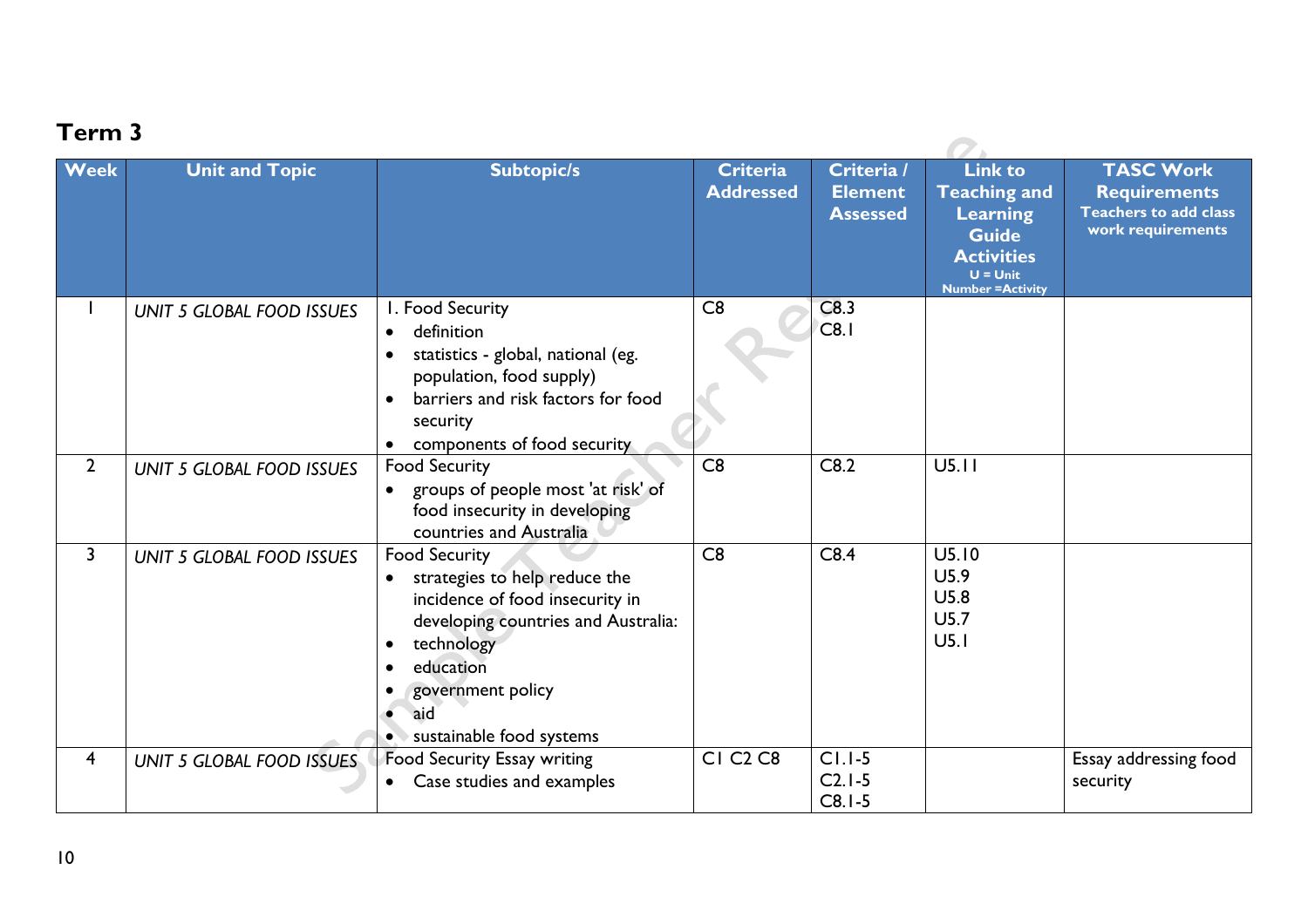| <b>Week</b>     | <b>Unit and Topic</b>                          | <b>Subtopic/s</b>                                                                                                                                                                                                     | <b>Criteria</b><br><b>Addressed</b> | Criteria /<br><b>Element</b><br><b>Assessed</b> | <b>Link to</b><br><b>Teaching and</b><br>Learning<br><b>Guide</b> | <b>TASC Work</b><br><b>Requirements</b><br><b>Teachers to add class</b><br>work requirements                 |
|-----------------|------------------------------------------------|-----------------------------------------------------------------------------------------------------------------------------------------------------------------------------------------------------------------------|-------------------------------------|-------------------------------------------------|-------------------------------------------------------------------|--------------------------------------------------------------------------------------------------------------|
|                 |                                                |                                                                                                                                                                                                                       |                                     |                                                 | <b>Activities</b><br>$U =$ Unit<br><b>Number = Activity</b>       |                                                                                                              |
| 5               | <b>UNIT 5 GLOBAL FOOD ISSUES</b>               | 2. Ecological Sustainability<br>definition<br>$\bullet$<br>the food system (food production,<br>$\bullet$<br>processing and consumer practices)<br>relevant statistics in relation to the<br>$\bullet$<br>food system | C8                                  | C8.3<br>C8.1<br>C8.5                            | U <sub>5.1</sub><br>U5.2<br>U5.3                                  |                                                                                                              |
| 6               | <b>UNIT 5 GLOBAL FOOD ISSUES</b>               | <b>Ecological Sustainability</b><br>barriers to sustainable food systems                                                                                                                                              | C8                                  | C8.2                                            | U5.8<br>U5.4                                                      |                                                                                                              |
| $\overline{7}$  | <b>UNIT 5 GLOBAL FOOD ISSUES</b>               | <b>Ecological Sustainability</b><br>strategies<br>technology<br>$\bullet$<br>education<br>$\bullet$<br>government policy<br>$\bullet$<br>sustainable food systems.                                                    | C8                                  | C8.4<br>C8.5                                    | U5.4<br>U5.5<br>U5.6<br>U5.12<br>U5.13                            |                                                                                                              |
| 8               | <b>UNIT 5 GLOBAL FOOD ISSUES</b>               | 2. Ecological Sustainability                                                                                                                                                                                          | <b>C8 C1 C2</b>                     | $CI.I-5$<br>$C2.1-5$<br>$C8.1-5$                |                                                                   | And / or Essay<br>addressing food<br>ecological<br>sustainability in<br>relation to food.1200-<br>1400 words |
| 9               | Fill in gaps / catch up/ term<br>interruptions |                                                                                                                                                                                                                       |                                     |                                                 |                                                                   |                                                                                                              |
| $\overline{10}$ | Fill in gaps / catch up/ term<br>interruptions |                                                                                                                                                                                                                       |                                     |                                                 |                                                                   |                                                                                                              |